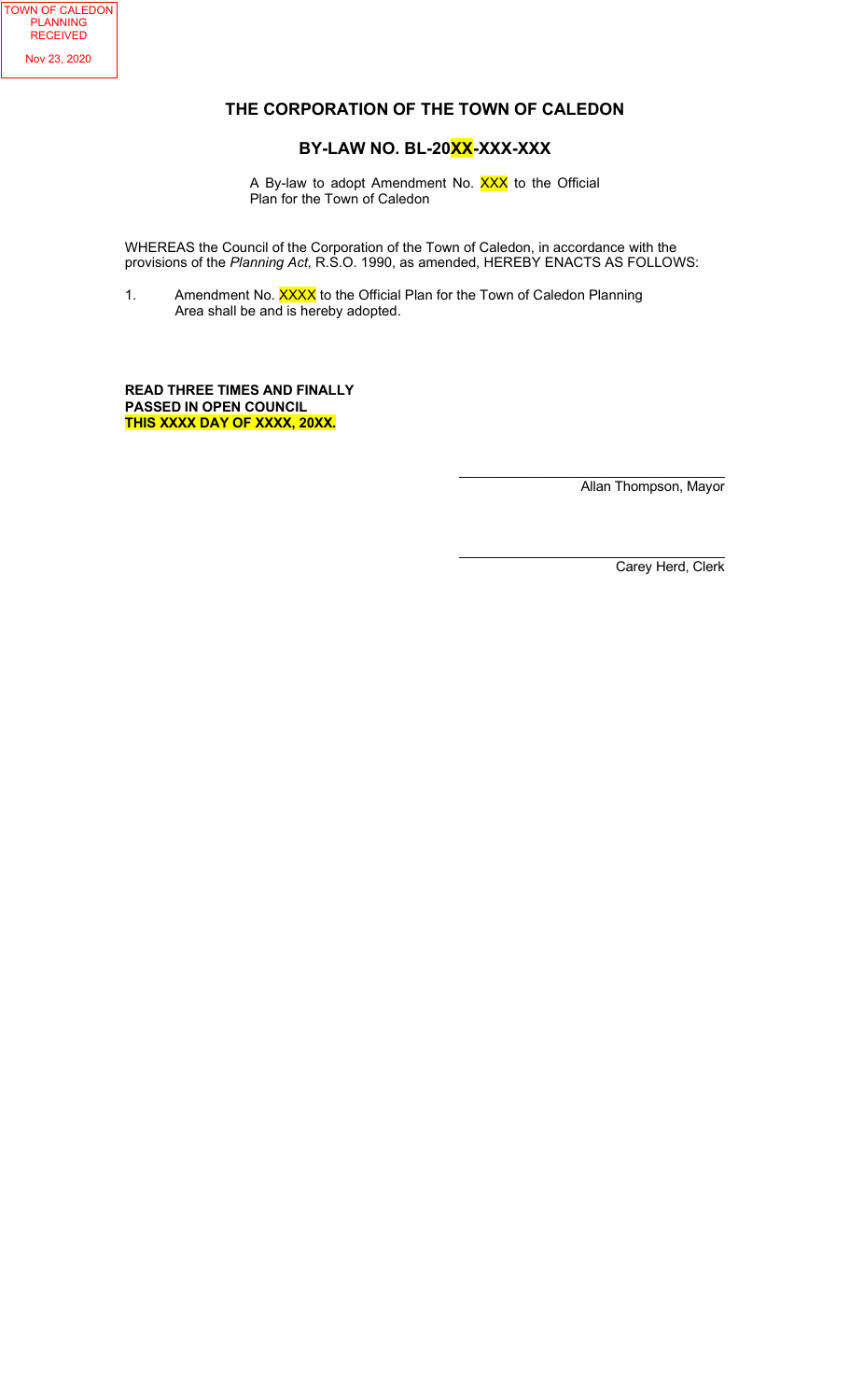# THE CONSTITUTIONAL STATEMENT

PART A - THE PREAMBLE - does not constitute part of this amendment.

PART B - THE AMENDMENT - consisting of the following text and Schedule "A" constitutes Amendment No. <mark>XXXX</mark> of the Town of Caledon Official Plan.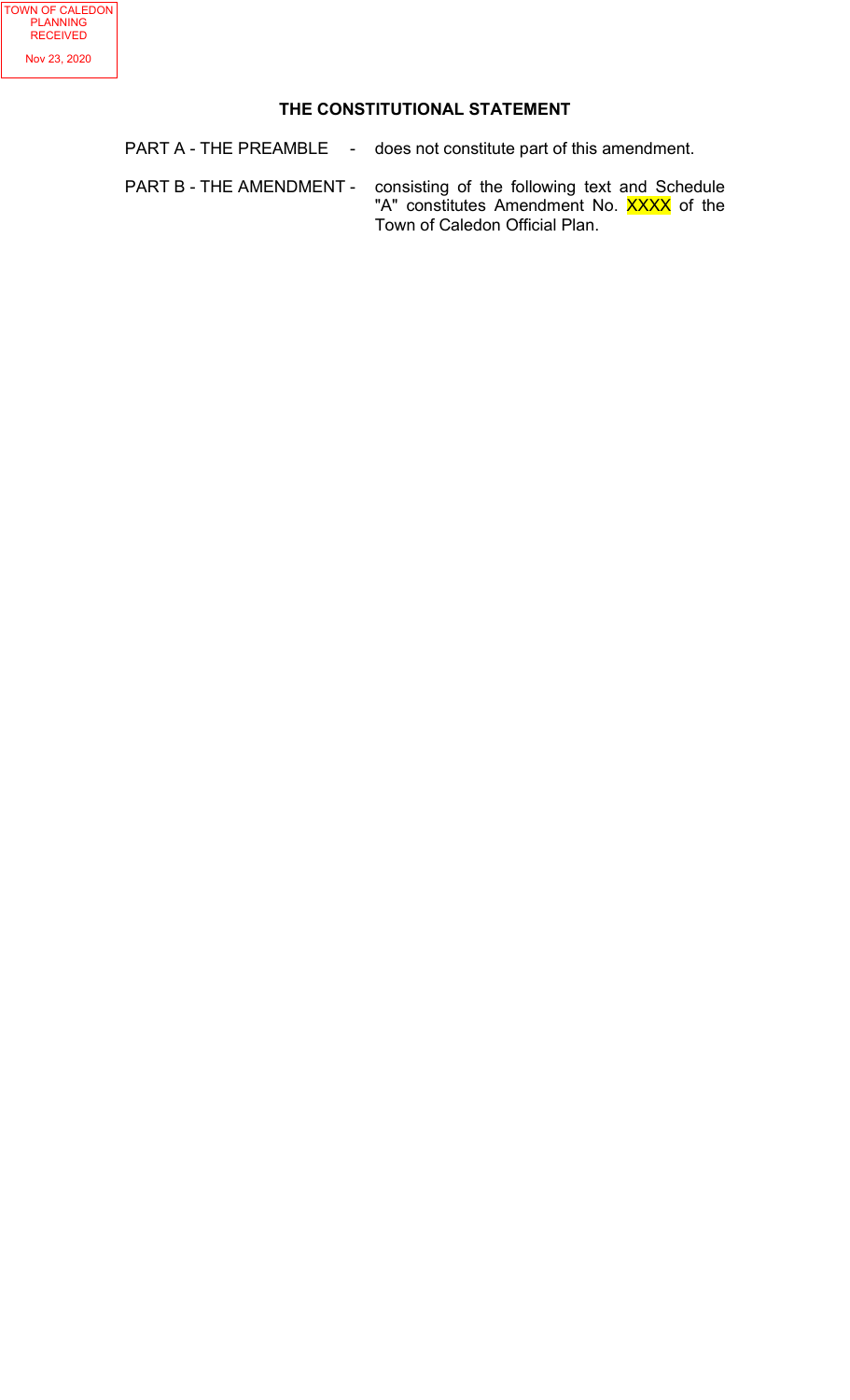### AMENDMENT NO. XXX

## OF THE TOWN OF CALEDON OFFICIAL PLAN

## PART A - THE PREAMBLE

#### Purpose of the Amendment:

The purpose of this Amendment is to amend the Official Plan of the Town of Caledon to permit the development of the subject property for two (2) single detached dwellings through a modification in the maximum permitted density within the Low Density Residential designation of the Caledon East Secondary Plan.

### Location:

The subject property is located within the Settlement Boundary of Caledon East and is designated Low Density Residential. The lands subject to this Amendment are legally described as Part of Lot 4, Concession 6, east of Hurontario Street (Caledon) as in RO999969, Town of Caledon, Regional Municipality of Peel and municipally known as 4 Walker Road West and are identified in 'Schedule "A"' to this amendment.

### Basis:

The basis for this Amendment is contained in Planning Report (DP XXXX), as adopted by Council on XXXX. The applicant, Enio D'Amato, has requested an amendment to the Town of Caledon Official Plan to permit the development of two (2) single detached dwellings with a density of 20.13 units per hectare on the property.

In support of this application, the applicant submitted the following reports, studies and plans:

- Survey Plan;
- Architectural Plans;
- Draft Official Plan Amendment and Draft Zoning By-law Amendment;
- Civil Engineering Plans Site Servicing and Grading Plans & Erosion and Sediment Control Plan;
- Geotechnical Report;
- Planning Justification Report;
- Urban Design Brief; and,
- Source Water Protection Form.

The Planning Justification Report provides a detailed overview of the rationale for this Official Plan Amendment.

The proposed amendment to the Official Plan modifies Section 7.7.5.2.2 to permit a maximum density of 20.13 units per hectare and is consistent with the objectives established in the Strategic Direction and General Policies of the Official Plan and Caledon East Secondary Plan.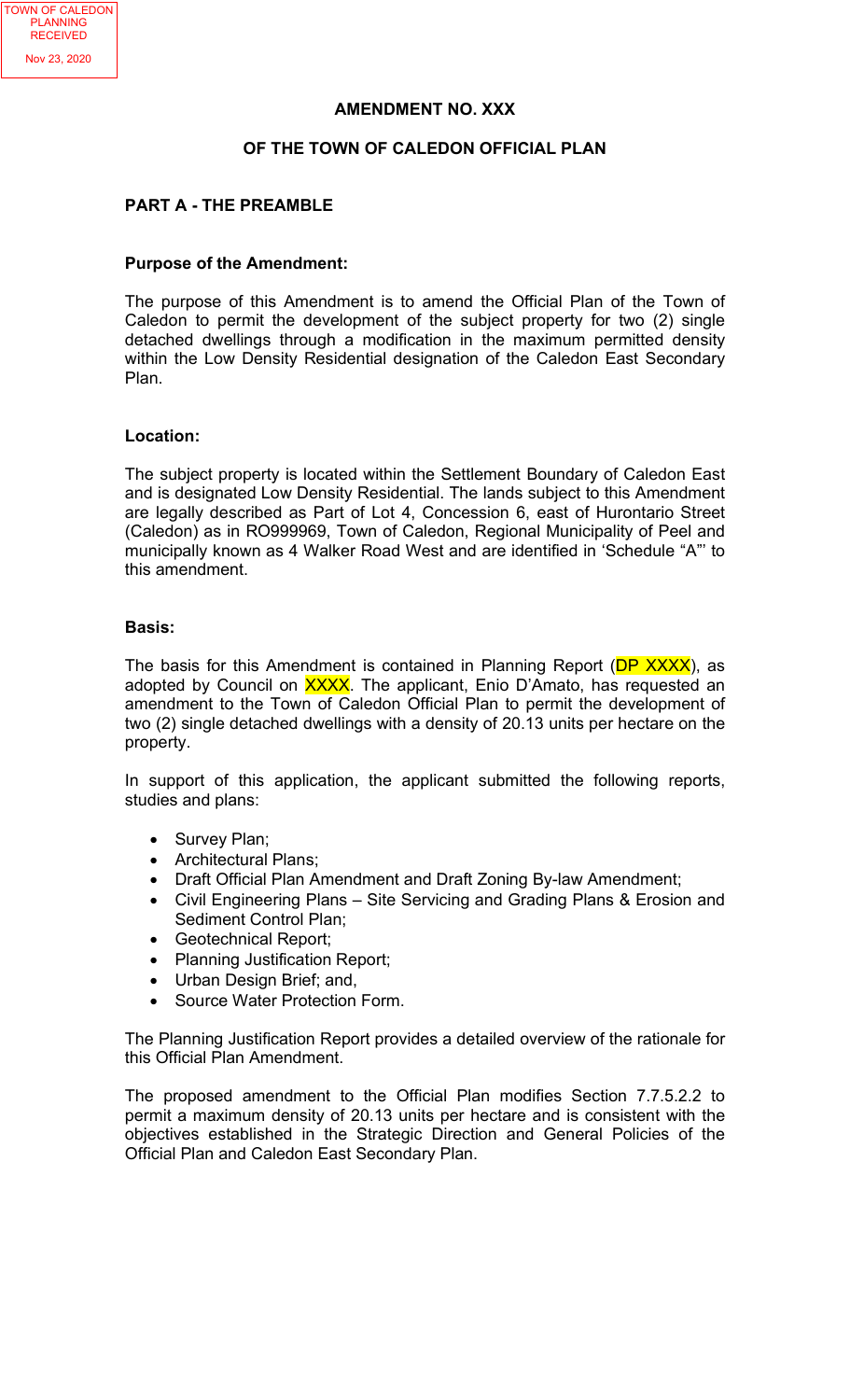

# PART B - THE AMENDMENT

This part of the document, entitled "Part B - The Amendment", and consisting of the following text constitutes Amendment No XXX of the Town of Caledon Official Plan.

# Details of the Amendment

The Town of Caledon Official Plan is amended as follows:

1. Section 7.7.5.2.X Notwithstanding Subsection 7.7.5.2.2 of the Plan, the lands designated Low Density Residential and legally described as Part of Lot 4, Concession 6, east of Hurontario Street (Caledon) as in RO999969, Town of Caledon, Regional Municipality of Peel, shall be developed in accordance with the following provisions:

The maximum net density shall be 20.13 units per hectare.

# Implementation and Interpretation

The implementation and interpretation of this Amendment shall be in accordance with the policies of the Town of Caledon Official Plan.